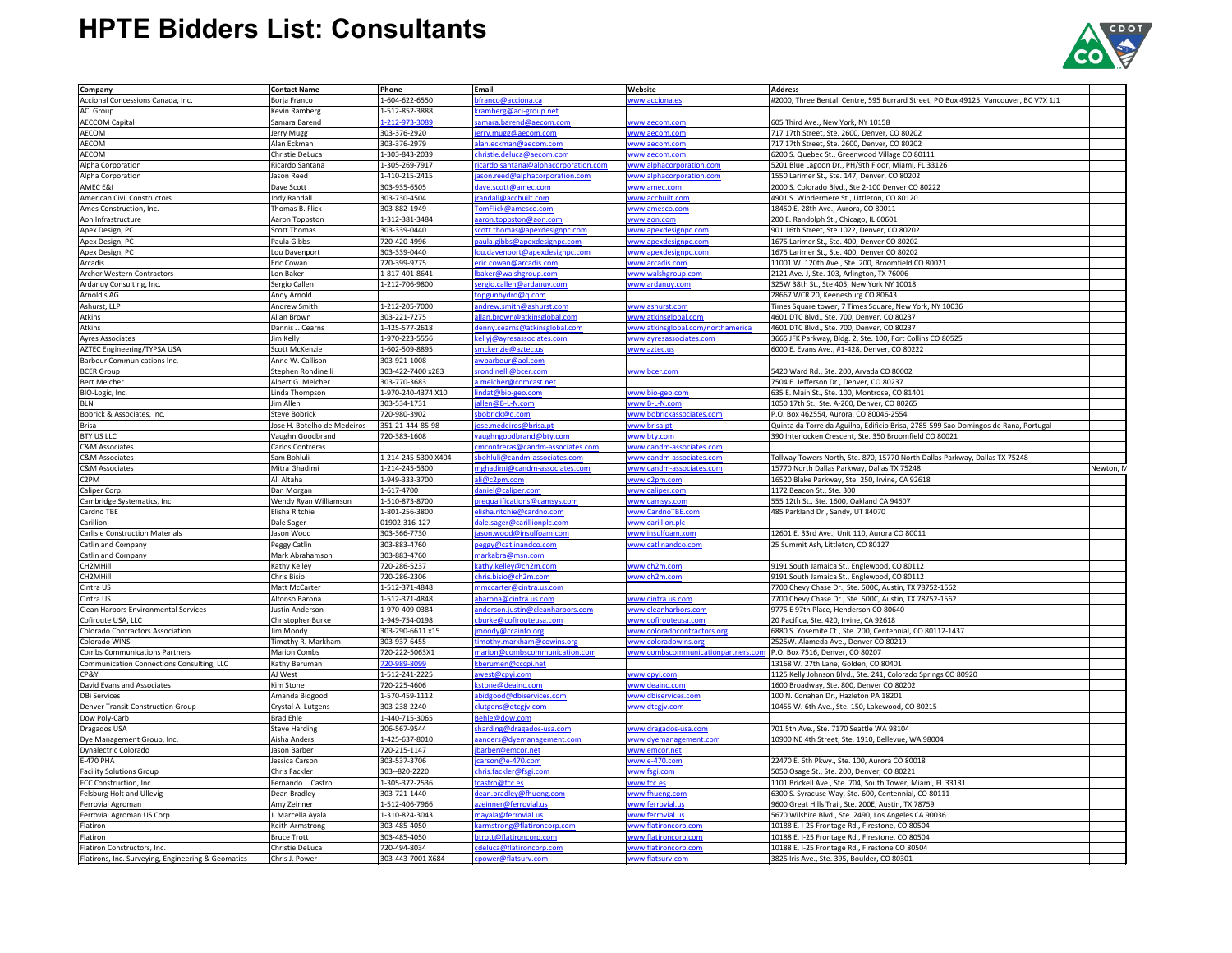| <b>FMI Corporation</b>                                             | Sabine Hoover                  | 303-398-7238                   | shoover@fminet.com                  | www.fminet.com             | 210 University Blvd., Ste. 800, Denver, CO 80206                                                |  |
|--------------------------------------------------------------------|--------------------------------|--------------------------------|-------------------------------------|----------------------------|-------------------------------------------------------------------------------------------------|--|
| Fought & Co.                                                       | Gary Frayn                     | 1-503-718-3123                 | zaryf@foughtsteel.com               | www.foughtsteel.com        | 14255 SW 72nd Ave., Tigard OR 97224                                                             |  |
|                                                                    |                                |                                |                                     |                            |                                                                                                 |  |
| GBSM Inc.                                                          | Hilary Zarlengo                | 303-825-6100                   | hilaryzarlengo@gbsm.com             | www.gbsm.com               | 600 17th St., Ste. 2020 South Denver CO 80202                                                   |  |
| George K. Baum & Co.                                               | Bruce C. O'Donnell             | 303-391-5489                   | odonnell@gkbaum.com                 | www.gkbaum.com             | 1400 Wewatta St., Ste. 800, Denver, CO 80202                                                    |  |
| Golder Associates, Inc.                                            | Roger Pihl                     | 303-980-0540                   | Roger Pihl@golder.com               | www.golder.com             | 44 Union Blvd., Ste. 300, Lakewood, CO 80228                                                    |  |
| Graham Contracting Ltd.                                            | Joyce Carter                   | 1-425-691-5503                 | joycec@grahamus.com                 | www.grahamus.com           | 13555 SE 36th St., Ste 120, Bellvue, WA 98006                                                   |  |
| Greengate                                                          | <b>Brandon Dorman</b>          | 1-202-887-1112                 | bdorman@greengatellc.com            |                            | 2001 L Street NW, Washington, DC 20036                                                          |  |
| H. W. Lochner, Inc.                                                | arry R. Thomas                 | 1-312-372-7346                 | Ithomas@hwlochner.com               | www.hwlochner.com          | 20 North Wacker Dr., Suite 1200, Chicago, IL 60606                                              |  |
| Hamilton Construction Co.                                          | Kevin D. Parrish               | 1-541-746-2426                 | cparrish@hamil.com                  |                            | PO Box 659, 2213 South F Street, Springfield, OR 97477                                          |  |
| Hamilton Construction Co.                                          | <b>Wendell Snook</b>           | 1-541-746-2426                 | wsnook@hamil.com                    | www.hamill.com             | 2213 South "F" Street, P.O. Box 659, Springfield, OR 97477                                      |  |
| Hamon Contractors, Inc.                                            | Thomas O. Evered               | 303-297-0340                   | tevered@hamoncontractors.com        | www.hamoncontractors.com   | 5670 Franklin St., Denver, CO 80216                                                             |  |
| Hatch                                                              | Michael Lindsay                | 1-416-616-9538                 | michael.lindsay@hatch.com           | www.hatch.com              |                                                                                                 |  |
|                                                                    |                                |                                |                                     |                            |                                                                                                 |  |
| <b>Hatch Urban Solutions</b>                                       | Alexander Quinn                | 1-510-390-9470                 | alexander.quinn@hatch.com           | www.hatch.com              | 827 Broadway, Ste. 310, Oakland, CA 94607                                                       |  |
| HDR Engineering Inc.                                               | John Schwab                    | 303-323-9785                   | john.schwab@hdrinc.com              | www.hdrinc.com             | 1670 Broadway, Ste. 3400, Denver CO 80202-4824                                                  |  |
| HDR Engineering, Inc.                                              | Gina McAffee                   | 303-318-6314                   | gina.mcaffee@hdrinc.com             | www.hdrinc.com             | 1670 Broadway, Ste. 3400, Denver CO 80202-4824                                                  |  |
| <b>Hedrick &amp; Associates</b>                                    | Mark Sabatini                  | 1-970-668-8665                 | marks@colorado.net                  |                            | P.O. Box 1397, Frisco, CO 80443                                                                 |  |
| <b>HNTB</b>                                                        | <b>Katie Nees</b>              | 972-628-3168                   | knees@hntb.com                      | www.hntb.com               | 1700 Lincoln St., Ste. 2450, Denver CO 80203                                                    |  |
| <b>IBI Group</b>                                                   | Lorna Dominguez                | 303-713-1013                   | Lorna.Dominguez@IBIGroup.com        | www.ibigroup.com           | 1401 17th St., Ste. 610, Denver, CO 80202                                                       |  |
| <b>ICEX</b>                                                        | Susana Mate                    | 1-312-644-1154 ext. 141        | smate@comercio.mineco.es            | www.spaintechnology.com    | 500 N. Michigan Ave., Ste. 1500, Chicago IL 60611                                               |  |
| Infrastructure Journal                                             | Vanessa Buendia                | 44 20 7728 4813                | v.buendia@ijonline.com              | www.ijonline.com           | Greater London House, Hampstead Rd., London NW1 7EJ                                             |  |
| Infrastructure Management Group, Inc.                              | Sasha Page                     | 1-301-907-2900 ext. 3009       | page@IMGgroup.com                   | www.IMGgroup.com           | 4733 Bethesda Avenue, Ste. 600, Bethesda, MD 20814                                              |  |
| <b>ING Capital LLC</b>                                             | <b>Ryan Prince</b>             | 1-646-424-6187                 | ryan.prince@americas.ing.com        | www.ing.com                | 1325 Avenue of the Americas, New York, NY 10019                                                 |  |
| Interstate Highway Construction                                    | lim Randall                    | 303-790-9100                   | randallj@ihcquality.com             | www.ihcquality.com         | P.O. Box 4356, Englewood, CO 80155                                                              |  |
|                                                                    |                                |                                |                                     |                            |                                                                                                 |  |
| Isolux                                                             | Pilar Banegas Munoz            | 34-914-493-000 ext. 3683       | pbanegas@isoluxcorsan.com           |                            | C/ Caballero Andante, 8, 28021-Madrid                                                           |  |
| J.D. Abrams                                                        | Amadeo Saenz, Jr.              | 1-512-322-4012                 | asaenz@jdabrams.com                 |                            | 111 Congress Ave., Ste. 2400, Austin, TX78701                                                   |  |
| J.P.Morgan                                                         | Daniel M. Feitelberg           | 1-415-315-5957                 | daniel.m.feitelberg@jpmorgan.com    | www.jpmorgan.com           | 560 Mission St., Floor 3, San Francisco, CA 94105                                               |  |
| Jacobs                                                             | Sara Ciasto                    | 303-223-5810                   | sara.ciasto@jacobs.com              | www.jacobs.com             | 707 17th St., Ste 2400, Denver, CO 80202                                                        |  |
| Jacobs Engineering                                                 | Carla Perez                    | 303-820-5257                   | carla.perez@jacobs.com              | www.jacobs.com             | 707 17th St., Ste 2400, Denver, CO 80202                                                        |  |
| Jacobs Engineering                                                 | Reza Akhavan                   |                                | reza.akhavan@jacobs.com             | www.jacobs.com             | 707 17th St., Ste 2400, Denver, CO 80202                                                        |  |
| Jacobs Engineering                                                 | Amy Hopkins                    |                                | amy.hopkins@jacobs.com              | www.jacobs.com             | 707 17th St., Ste 2400, Denver, CO 80202                                                        |  |
| Janssen & Spaans Engineering                                       | <b>Bob Gray</b>                | 1-317-254-9686 X269            | bgray@jsengr.com                    | www.jsengr.com             | 9120 Harrison Park Ct. West, Indianapolis, IN 46216                                             |  |
| John Laing                                                         | David Wylie                    | 1-212-618-1318                 | david.wylie@laing.com               | www.laing.com              | 14 Wall St., Ste. 2029, New York, NY 10005                                                      |  |
| Judlau Contracting Inc.                                            | Shamik Amin                    | 1-630-568-6646                 | hamika@judlau.com                   | www.judlau.com             | 1011 Warrenville Rd., Ste. 195, Lisle IL 60532                                                  |  |
| Judlau/OHL                                                         | Arnav Amin                     | 1-630-568-6644                 | aamin@judlau.com                    | www.judlau.com             | 1011 Warrenville Rd., Ste. 195, Lisle IL 60532                                                  |  |
| Kapsch TrafficCom North America                                    | Clive Gillon                   | 1-678-473-6415                 | clive.gillon@kapsch.net             | www.kapsch.us              | 2855 Premiere Parkway, Duluth, GA 30097                                                         |  |
| Kiewit                                                             | <b>Matthew Christensen</b>     | 303-979-9330                   | Matthew.Christensen@Kiewit.com      | www.kiewit.com             | 7926 S. Platte Canyon Road, Littleton, CO 80128                                                 |  |
|                                                                    |                                |                                |                                     |                            |                                                                                                 |  |
|                                                                    |                                |                                |                                     |                            |                                                                                                 |  |
| Kimley-Horn and Associates, Inc.                                   | Stephanie Privette             | 1-919-677-2187                 | stephanie.privette@kimley-horn.com  | www.kimley-horn.com        | PO Box 33068, Raleigh NC 27636                                                                  |  |
| Kleinfelder                                                        | <b>Scott Sammons</b>           | 719-632-3593 ext. 115          | sammons@kleinfelder.com             | www.kleinfelder.com        | 4815 List Dr., Unit 115, Colorado Springs CO 80919                                              |  |
| <b>KPMG</b>                                                        | lain Tester                    | 1-512-501-5328                 | iaintester@kpmg.com                 | www.kpmg.com               | 111 Congress Avenue, Ste. 1900, Austin, TX 78701-4091                                           |  |
| <b>Kwik bond Polymers</b>                                          | Sheila Cherry                  | 720-202-5682                   | sheila@kwikbondpolymers.com         | www.kwikbondpolymers.com   | 923 Teal Dr., Benicia, CA 94510                                                                 |  |
| Lane Construction Corp.                                            | Jeffrey Vollero                | 1-203-439-2138                 | dvollero@laneconstruct.com          | www.laneconstruct.com      | 90 Fieldstone Court, Chesire CT 06410                                                           |  |
| Lea+Elliott, Inc.                                                  | <b>Ted Barker</b>              | 303-755-2755                   | tbarker@leaelliott.com              | www.leaelliott.com         | 2149 S. Joliet Ct., Aurora, CO 80014                                                            |  |
| Linda Wilson Group                                                 | Linda Wilson                   | 303-204-2244                   | inda@lindawilson.net                | www.lindawilsongroup.com   | 110 16th St., Ste 502-A, Denver CO 80202                                                        |  |
| Liuna                                                              | Paul Price                     | 1-202-942-2327                 | pprice@liuna.org                    | www.liunaorganizing.org    |                                                                                                 |  |
| Lonestar West Enterprises LLC                                      | <b>Todd Taylor</b>             | 720-480-1719                   | taylor@lonestarwest.com             | www.lonestarwest.com       | 7225 Ivanhoe St., Commerce City, CO 80222                                                       |  |
| Long                                                               | Mark Balent                    | 303-975-2100                   | mbalent@long.com                    | www.long.com               | 5001 S. Zuni St., Littleton, CO 80120                                                           |  |
| Long                                                               | Katie Schulze                  | 303-975-2100                   | katie.schulze@gmail.com             | www.long.com               | 5001 S. Zuni St., Littleton, CO 80120                                                           |  |
| Louis Berger Group, Inc.                                           | awrence Pesesky                | 1-212-7917                     | pesesky@louisberger.com             | www.louisberger.com        | 48 Wall Street, 16th Floor, New York NY 10005                                                   |  |
| LS Gallegos & Associates, Inc.                                     | Melanie Urso                   | 303-790-8474                   | murso@Isgallegos.com                | www.lsgallegos.com         | 9137 E. Mineral Circle, Ste. 220, Centennial, CO 80112                                          |  |
| Maglev Transport, Inc.                                             | Larry Blow                     | 1-703-237-2555                 | arry@maglevtransport.com            | www.maglevtransport.com    | 2554 N. Greenbrier St., Arlington, VA 22207                                                     |  |
| <b>Manhard Consulting</b>                                          | Deborah Snyder                 | 303-531-3209                   | dsnyder@manhard.com                 | www.manhard.com            | 900 Woodlands Parkway, Vernon Hills, IL 60061                                                   |  |
| McGuireWoods Consulting                                            | Christopher D. Lloyd           | 1-804-775-1902                 | clloyd@mwcllc.com                   | www.mwcllc.com             | One James Center, 901 East Cary St., Richmond, VA 23219-4030                                    |  |
| <b>MegaRail Transportation Systems</b>                             | Kirston Henderson              | 1-817-738-9507                 | kirston.henderson@megarail.com      | www.megarail.com           | P.O. Box 121728, Fort Worth, TX 76121                                                           |  |
| Mortenson Construction                                             | Grant Johns                    | 303-295-2511                   | grant.johns@mortenson.com           | www.mortenson.com          | 1621 18th St., Ste. 400, Denver, CO 80202                                                       |  |
| <b>Mortenson Construction</b>                                      | Max Brandt                     | 720-548-1494                   | max.brandt@mortenson.com            | www.mortenson.com          | 1621 18th St., Ste. 400, Denver, CO 80202                                                       |  |
| <b>Mortenson Construction</b>                                      | Joshua Williams                | 720-548-1482                   | ioshua.williams@mortenson.com       | www.mortenson.com          | 1621 18th St., Ste. 400, Denver, CO 80202                                                       |  |
| Neology, Inc.                                                      | Mike Burchell                  | 1-972-467-4820                 | mburchell@neology.net               | www.neology.net            | 12760 Danielson Court, Ste. A, Poway, CA 92604                                                  |  |
| North Highland Consulting                                          | <b>Matthew Benson</b>          | 303-864-2721                   | matthew.benson@northhighland.com    | www.northhighland.com      | 600 Grant St., Ste. 304, Denver CO 80203                                                        |  |
| Northwest Parkway Authority                                        | Mark Shotkoski                 | 303-533-1213                   | mshotkoski@nwpky.com                | www.northwestparkway.org   | 3701 Northwest Parkway, Broomfield, CO 80023                                                    |  |
| Northwest Parkway Authority                                        | Pedro Costa                    | 303-533-1202                   |                                     |                            | 3701 Northwest Parkway, Broomfield, CO 80023                                                    |  |
|                                                                    |                                |                                | pcosta@nwpky.com                    | www.nwpky.com              | 9725 NW 117th Ave., Ste. 105, Miami FL 33178                                                    |  |
| <b>OHL Business Development</b>                                    | Gonzalo Peschiera              | 1-305-884-9491                 | gpeschiera@ohl.es                   | www.ohl.es                 |                                                                                                 |  |
| <b>OHL Construction</b>                                            | Cesar Perez-Botija             | I-646-591-4063                 | cperezb@ohl.es                      | www.ohl.es                 |                                                                                                 |  |
| OHL USA                                                            | Luis Galdo                     | 1-212-201-5885                 | galdo@ohl.es                        | www.ohl.es                 | 780 Third Avenue, 9th Floor, New York, NY 10017                                                 |  |
| OHL USA                                                            | Oscar Guevara                  | 1-212-201-5885                 | oguevara@ohlusa.com                 | www.ohlusa.com             | 780 Third Ave., 9th Floor, New York, NY 10017                                                   |  |
| OHL USA                                                            | Gonzalo Peschiera              | 1-305-884-9491                 | gpeschiera@ohluse.com               | www.ohlusa.com             | 9725 NW 117th Ave., Ste. 105, Miami FL 33178                                                    |  |
| Operis                                                             | Paul Myers                     | 44-20-7562-0454                | pmyers@operis.com                   | www.operis.com             | 110 Cannon St., London EC4N 6EU United Kingdom                                                  |  |
| <b>Outside Plant Material Supplier</b>                             | <b>Richard Meierbachtol</b>    |                                | richardm.patriot@gmail.com          |                            | 902 Junett St., Tacoma, WA 98406                                                                |  |
| Parsons                                                            | Steve Smith                    | 303-837-4015                   | Steven.smith@parsons.com            | www.parsons.com            | 1700 Broadway, Ste. 900, Denver, CO 80290                                                       |  |
| Parsons                                                            | <b>Brad Doyle</b>              | 303-837-4024                   | Brad.doyle@parsons.com              | www.parsons.com            | 1700 Broadway, Ste. 900, Denver, CO 80290                                                       |  |
| <b>PBC Consult LLC</b>                                             | <sup>2</sup> . Bailey-Campbell | 303-986-7897                   | pbcsolutions7@gmail.com             |                            | 10490 Mossrock Run, Littleton CO 80125                                                          |  |
| PCL Civil Constructors, Inc.<br>PCL Construction Enterprises, Inc. | Patrick Malone<br>Ed Olsgard   | 1-425-454-8020<br>303-365-6431 | pmalone@pcl.com<br>eolsgard@pcl.com | www.pcl.com<br>www.pcl.com | 15405 Se 37th Street., Ste. 200, Bellevue, WA 98006<br>2000 S. Colorado Blvd., Denver, CO 80222 |  |



## **HPTE Bidders List: Consultants**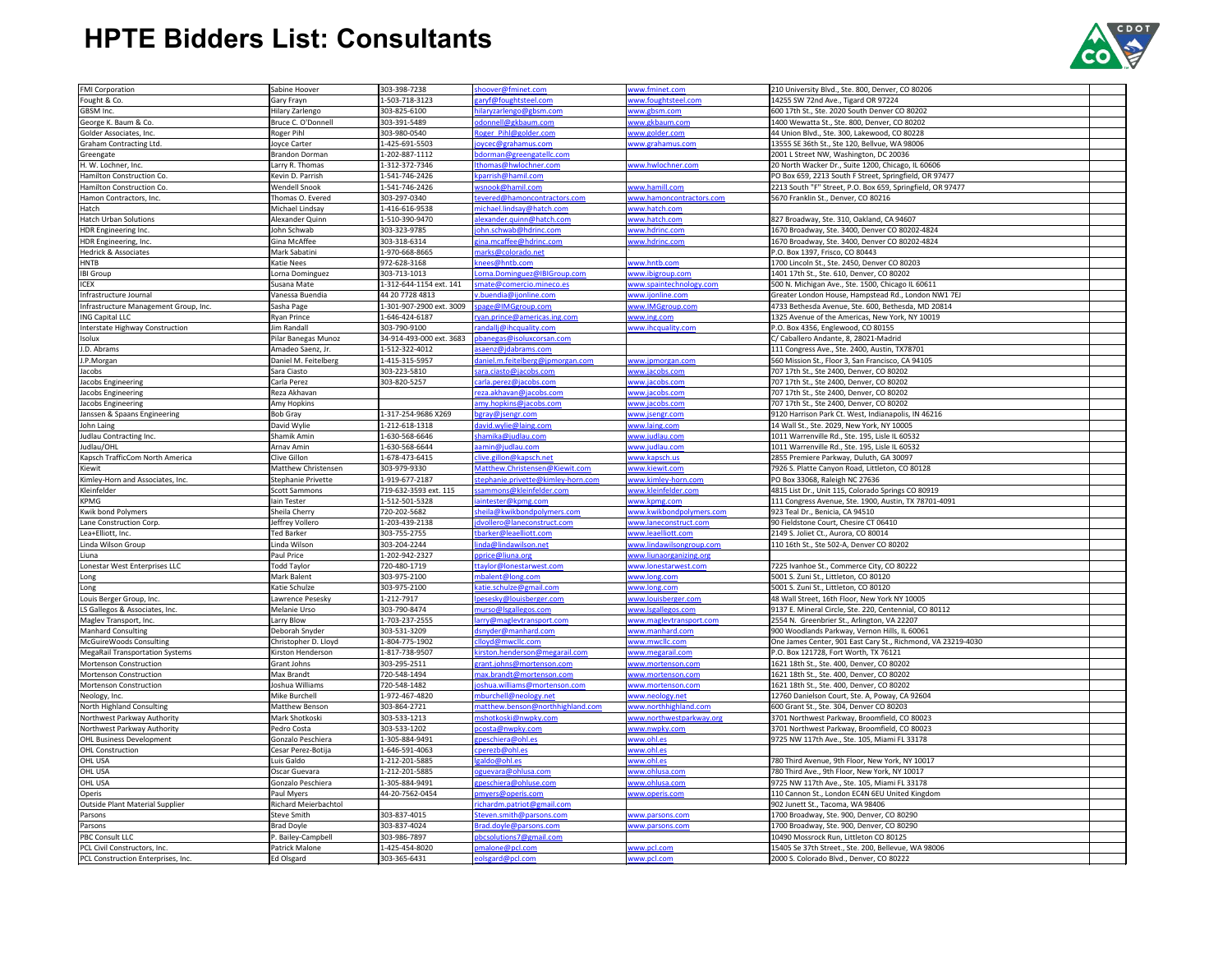| Performance Training Corp.           | Kaye Sullivan         | 303-526-2370        | csullivan@ptcteam.com                  | www.ptcteam.com                | 440 Vernier Ave., Lafayette, CO 80026                            |  |
|--------------------------------------|-----------------------|---------------------|----------------------------------------|--------------------------------|------------------------------------------------------------------|--|
| Pinyon Environmental, Inc.           | <b>Scott Epstein</b>  | 303-594-2862        | epstein@pinyon-env.com                 | www.pinyon-env.com             | 9100 W. Jewell Ave., Ste. 200, Lakewood, CO 80232                |  |
| Piper Jaffray                        | Michael P. Lund       | 303-820-5872        | michael.p.lund@pjc.com                 | www.pjc.com                    | 1200 17th St., Ste. 1250, Denver, CO 80202-5856                  |  |
| Piper Jaffray                        | David H. Klinges      | 1-212-284-9526      | lavid.h.klinges@pjc.com                | www.pjc.com                    | 345 Park Ave., 12th Floor, New York, NY 10154                    |  |
|                                      | Mindy Cannady         |                     |                                        |                                |                                                                  |  |
| PK Electrical, Inc.                  |                       | 720-481-3290        | mcannady@pkelectrical.com              | www.pkelectrical.com           | 5105 DTC Parkway, Ste. 420, Greenwood Village CO 80111           |  |
| <b>Plenary Group</b>                 | <b>Brian Clark</b>    | <b>Brian Clark</b>  | brian.clark@plenarygroup.com           | www.plenarygroup.com           | 400 Burrard St., Ste. 2000, Vancouver, BC, V6C 3A6               |  |
| <b>Plenary Group</b>                 | Marv Hounjet          | 1-425-495-0811      | narv.hounjet@plenarygroup.com          | www.plenarygroup.com           | 5028 - 156 Ave. SE, Bellevue, WA 98006                           |  |
| Project Alliance, LLC                | Deborah Godshall      | 720-475-0890        | debg@projectalliance.us                |                                | 10672 W. Florida Ave., Unit A, Lakewood, CO 80232                |  |
| <b>Public Works Financing</b>        | William G. Reinhart   | 1-908-654-6572      | owfinance@aol.com                      | www.pwfinance.net              | 227 Elmer St., Westfield, NJ 07090                               |  |
| R&R Engineers-Surveyors, Inc.        | Chris Yonushewski     | 303-753-6730        | cyonushewski@rrengineers.com           | www.rrengineers.com            | 710 W. Colfax Ave., Denver CO 80204                              |  |
|                                      | <b>Newel White</b>    |                     |                                        |                                |                                                                  |  |
| Raba Kistner Infrastructure, Inc.    |                       | 1-801-653-3121      | white@rkci.com                         | www.rkci.com                   | 1046 South 1680 West, Orem, UT 84058                             |  |
| RBConsult                            | Robert Bain           | 44-0-1732-463314    | nfo@robbain.com                        | www.robbain.com                | Oak Tree Cottage, Long Barn Road, Weald, Kent, UK TN146NH        |  |
| <b>RKM</b> Construction              | <b>Alan Gonzales</b>  | 303-410-0588        | alan@rkm-construction.com              | www.rkm-construction.com       | 6901 W. 117th Ave., Ste. 14, Broomfield, CO                      |  |
| Roane Inventions Inc.                | Jerry Roane           | 1-512-294-1960      | erry.roane@gmail.com                   |                                | 30100 Spyglass Circle, Georgetown, TX 78628                      |  |
| RockSol                              | <b>Scott McDaniel</b> | 303-962-9321        | ncdaniel@rocksol.com                   | www.rocksol.com                | 12076 Grant St., Thornton CO 80241                               |  |
| RockSol                              | Matt Wessell          | 303-962-9338        | wessell@rocksol.com                    | www.rocksol.com                | 12076 Grant St., Thornton CO 80241                               |  |
|                                      |                       | 1-301-717-6179      |                                        |                                | 8550 Touchton Rd., #2212, Jacksonville, FL 32216                 |  |
| Roy Jorgensen Associates, Inc.       | Sara Henningsgaard    |                     | sara henningsgaard@royjorgensen.com    | www.royjorgensen.com           |                                                                  |  |
| <b>RPR Contract Services</b>         | Jeanne Anderson       | 303-364-5280        | eanne.anderson@rprcontractservices.com | www.rprcontractservices.com    |                                                                  |  |
| RS&H                                 | Michael J. Davis      | 1-407-893-5835      | michael.davisJ@rsandh.com              | www.rsandh.com                 | 301 E. Pine St., Ste.350, Orlando FL 32801                       |  |
| SageRiver Consulting, Inc.           | Susan Heinzeroth      | 303-489-9265        | susan@sageriver.com                    | www.sageriver.com              | 700 N. colorado Blvd., #350, Denver CO 80206                     |  |
| SAM -- Construction Services, Inc.   | Katherine Holtz       | 303-988-5852        | holtz@sam-cs.biz                       |                                | 555 Zang St., Ste. 210, Lakewood, CO 80228                       |  |
| SEMA Construction, Inc.              | Larry Walsh           | 303-627-2600 X 4513 | walsh@semaconstruction.com             | www.semaconstruction.com       | 7353 S. Eagle St., Centennial, CO 80112                          |  |
|                                      |                       |                     |                                        |                                |                                                                  |  |
| Shikun & Binui Concessions           | Eran Golan            | 1-469-791-0426      | eran g@shikunbinui.com                 | ww <u>w.shikunbinui.com</u>    | 5700 Granite Pkwy., Ste. 200, Plano TX 75024                     |  |
| Shrewsberry and Associates           | Matt Dickson          | 720-235-0605        | mdickson@shrewsusa.com                 | www.shrewsusa.com              | 2625 Walnut St., Denver, CO 80205                                |  |
| Skanska USA Civil                    | Mike Skov             | 1-970-529-2118      | mike.skov@skanska.com                  | www.usa.skanska.com            | 22419 Country Road G, Cortez CO 81321                            |  |
| Skanska USA Civil                    | James Melvin          | 1-970-529-2108      | ames.melvin@skanska.com                | www.usa.skanska.com            | 22419 Country Road G, Cortez CO 81321                            |  |
| Skanska USA Civil West               | <b>Brian Higgins</b>  | 1-970-529-2113      | brian.higgins@skanska.com              | www.skanska.com                | PO Box 1660, Cortez, CO 81321                                    |  |
| Skanska USA Civil West RMD           | Adrian Otto           | 1-970-529-2121      | Adrian. Otto@skanska.com               | www.skanska.com                | 22419 CR G, PO Box 1660, Cortez, CO 81321                        |  |
|                                      |                       |                     |                                        |                                |                                                                  |  |
| Sky To Ground                        | Nanci Kerr            | 303-592-1122        | hkerr@skytoground.com                  | www.skytoground.com            | 1550 Larimer St., Ste. 605, Denver, CO 80202                     |  |
| <b>SNC Lavalin</b>                   | Robert G. Nagel       | 904-503-7470        | obert.nagel@snclavalin.com             | www.snclavalin.com             | 13901 Sutton Park Dr. S, Ste. 200 Jacksonville, FL32224          |  |
| SNC-Lavalin                          | Patrice Duval         | 1-703-276-3962      | patrice.duval@snclavalin.com           | www.snclavalin.com             | 2101 Wilson Blvd., Ste. 950, Arlington VA 22201                  |  |
| <b>Stanley Consultants</b>           | Michael B. Unger      | 303-799-6806        | ungermichael@stanleygroup.com          | www.stanleyconsultants.com     | 8000 S. Chester St., Ste. 500, Centennial, CO 80112              |  |
| Stantec                              | Mike Gill             | 303-285-4505        | mike.gill@stantec.com                  | www.stantec.com                | 2000 S. Colorado Blvd., Ste. 2-300, Denver, CO 80222             |  |
|                                      | <b>Thomas Ritz</b>    | 303-759-4058        | om.ritz@stantec.com                    |                                | 2000 S. Colorado Blvd., Ste. 2-300, Denver, CO 80222             |  |
| Stantec                              |                       |                     |                                        | www.stantec.com                |                                                                  |  |
| Star America Infrastructure Partners | Kamil Seidl           | 1-516-882-4097      | seidl@starinfrapartners.com            | www.starinfrapartners.com      | 165 Roslyn Road, Roslyn Heights, NY 11577                        |  |
| Strategies 360                       | <b>Ben Kelly</b>      | 303-292-1222        | oenk@strategies360.com                 | www.strategies360.com          | 1626 Wazee St., Ste. 200, Denver CO 80202                        |  |
| <b>STV Incorporated</b>              | <b>Bill Howe</b>      | 303-854-79072       | william.howe@stvinc.com                | www.stvinc.com                 | 1400 16th St., Ste. 400, Denver, CO 80202                        |  |
| Sundt Construction, Inc.             | Shane Malkowski       | 1-480-293-3280      | smmalkowski@sundt.com                  | www.sundt.com                  | 2620 S. 55th St., Tempe, AZ 85282                                |  |
| SunWorks Partnerships                | Dwight Schock         | 303-862-0026        | dwight@s-works.us                      |                                |                                                                  |  |
|                                      |                       |                     |                                        |                                |                                                                  |  |
| Surveying and Ampping, LLC           | Ron Ilk               | 303-988-5852        | ilk@sam.biz                            | www.saminc.biz                 | 555 Zang St., Ste. 210, Lakewood, CO 80228                       |  |
| Surveying and Mapping, inc.          | Thea Justen           | 1-512-895-5029      | justen@saminc.biz                      | www.saminc.biz                 | 4801 Southwest Parkway, Building two, Ste. 100, Austin, TX 78735 |  |
| Tensar Corp.                         | Andrei Bedoya         | 303-429-9511        | abe doya@tensar corp.com               | www.tensarcorp.com             | 350 Interlocken Blvd., Ste. 290, Broomfield, CO 80021            |  |
| TerraLogic                           | <b>Art Hirsch</b>     | 303-786-9111        | ahirsch@terralogicss.com               | www.TerraLogicss.com           | 5766 Flagstaff Rd., Boulder, CO 80302                            |  |
| THB Advisory LLC                     | <b>Tom Boast</b>      | 1-718-636-2928      | thbadvisory@gmail.com                  |                                |                                                                  |  |
| The PFM Group                        | Jill Jaworski         | 1-312-2424          | aworskij@pfm.com                       | www.pfm.com                    | 222 N. LaSalle, Ste. 910, Chicago, IL 60601                      |  |
|                                      |                       |                     |                                        |                                |                                                                  |  |
| The Townsend Management Group, LLC   | Les Townsend          | 303-758-9149        | tmg-denver@att.net                     | www.townsendmgt.com            | 2121 S. Oneida St., Ste. 110, Denver, CO 80224                   |  |
| <b>Townsend Management</b>           | Les Townsend          | 303-758-9149        | ownsendmanagement@att.net              |                                |                                                                  |  |
| Traffic Technologies, Inc.           | Jee Kim               | 1-512-820-0069      | ee.kim@tticonsulting.com               | www.tticonsulting.com          | 16 Cove Road, Rhinebeck, NY 12572                                |  |
| TransCore                            | Ryan Saville          | 10801-866-9170x27   | ryan.saville@transcore.com             | www.transcore.com              | 2401 South 1070 West Suite B, West Valley City, UT 84119         |  |
| Transdyn                             | Jim McCullough        | 1-757-471-8193      | mccullough@transdyn.com                | www.transdyn.com               | 4230 Lafayette Center Dr., Ste. K, Chantilly, VA 20151           |  |
| Transurban                           | Simon Shekleton       | 1-571-294-0615      | shekleton@transurban.com               | www.transurban.com             | 7900 Westpark Dr., Ste. T500, Tysons, VA 22102                   |  |
|                                      |                       |                     |                                        |                                |                                                                  |  |
| Triple-G Construction, Inc.          | John V. Gonzales      | 1-719-948-1800      | gg4351@aol.com                         | www.triple-gconstruction.com   | 28980 Hwy. 96 E, Pueblo CO 81001                                 |  |
| Triunity Engineering & Management    | Jonnie L. Thomas, PE  | 1-303-484-9618      | onnie.thomas@triunityeng.com           | www.triunityeng.com            | 2444 Washington St., 3rd Floor, Denver, CO 80205                 |  |
| Triunity Engineering & Management    | Sean VonFeldt         |                     | sean.vonfeldt@triunityeng.com          | www.triunityeng.com            | 2444 Washington St., 3rd Floor, Denver, CO 80205                 |  |
| <b>TSA Manufacturing</b>             | <b>Thad Weisser</b>   | 720-545-4507        | had.w@tsamfg.com                       | www.tsamfg.com                 |                                                                  |  |
| Urban Interactive Studio             | <b>Emily Crespin</b>  | 303-919-3632        | ecrespin@urbaninteractivestudio.com    | www.urbaninteractivestudio.com |                                                                  |  |
|                                      | <b>Ted Rutledge</b>   | 303-796-4719        | ed rutledge@urscorp.com                |                                | 8181 E. Tufts Ave., Denver, CO 80237                             |  |
| URS Corp.                            |                       |                     |                                        | www.urscorp.com                |                                                                  |  |
| URS Corp.                            | <b>Steve Richards</b> | 1-208-386-5377      | steve.richards@urs.com                 | www.urscorp.com                | 720 Park Blvd., Boise, ID 83712                                  |  |
| URS Corp.                            | <b>Steve Taylor</b>   | 303-796-4739        | teve.taylor@urs.com                    | www.urscorp.com                | 8181 E. Tufts Ave., Denver, CO 80237                             |  |
| Verizon                              | <b>Gregory Hotz</b>   | 1-410-404-0602      | gregory.hotz@verizon.com               | www.verizon.com                | 22001 Loudoun County Pkwy., Ashburn VA 20147                     |  |
| <b>Vinci Concessions</b>             | Sidney R. Florey      | 1-876-580-5947      | sidney.florey@vinci-concessions.com    | www.vinci-concessions.com      | 1221 Brickell Ave., Ste. 2040, Miami, FL 33131                   |  |
| <b>VOCA Public Relations</b>         | Alana Watkins         | 303-962-9163        | alana@vocapr.com                       | www.vocapr.com                 | 1509 York St., Ste. 204, Denver CO 80206                         |  |
|                                      |                       |                     |                                        |                                |                                                                  |  |
| <b>Walsh Environmental</b>           | <b>Tony Curcio</b>    | 303-573-5545        | curcio@walshenv.com                    | www.walshenv.com               | 820 16th Street, Ste. 400, Denver, CO 80202                      |  |
| <b>Walsh Environmental</b>           | <b>Craig Carter</b>   | 303-573-5545        | ccarter@walshenv.com                   | www.walshenv.com               | 820 16th Street, Ste. 400, Denver, CO 80202                      |  |
| <b>Waterford Corporation</b>         | Dawn Kesterke         | 970-482-0911        | cesterked@waterfordcorp.com            | www.waterfordcorp.com          | 404 N. Link Lane, Fort Collins, CO 80524                         |  |
| <b>Weber Shandwick</b>               | Matt Wagner           | 303-357-2392        | mwagner@webershandwick.com             | www.webershandwick.com         | 999 18th St., Ste. 2700, Denver CO 80202                         |  |
| <b>WSP</b>                           | David Ungemah         | 303-390-5923        | david.ungemah@wsp.com                  | www.wsp.com                    | 1600 Broadway, Ste. 1100, Denver CO 80202                        |  |
| <b>WSP</b>                           | Nick Amrhein          | 303-390-5880        | nicholas.amrhein@wsp.com               |                                | 1600 Broadway, Ste. 1100, Denver CO 80202                        |  |
|                                      |                       |                     |                                        | www.wsp.com                    |                                                                  |  |
| <b>WSP</b>                           | Mike Unger            | 303-390-5293        | michael.unger@wsp.com                  | www.wsp.com                    | 1600 Broadway, Ste. 1100, Denver CO 80202                        |  |
| Zachry Construction Corp.            | Kevin Walker          | 1-210-871-3221      | <u>cevin.walker@zachrycorp.com</u>     | www.zachrycorp.com             | 12625 Wetmore Road, Ste. 301, San Antonio TX 78265               |  |
| Zachry Construction Corp.            | Paul Newman           | 303-961-9908        | paul.newman@zachrycorp.com             | www.zachrycorp.com             | 1333 W. 120th Ave., Ste. 216, Westminster CO 80234               |  |
|                                      |                       |                     |                                        |                                |                                                                  |  |



## **HPTE Bidders List: Consultants**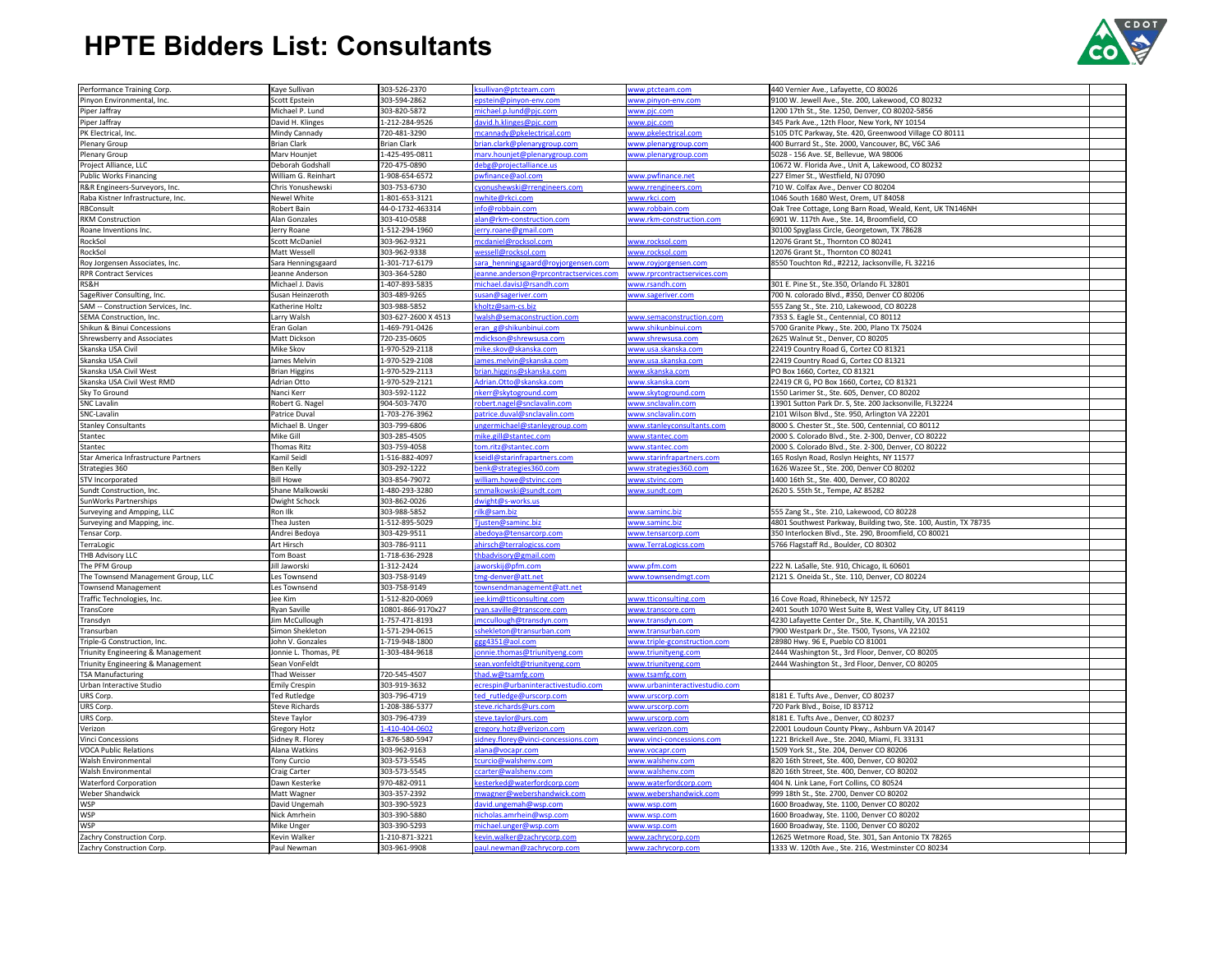| <b>Company</b>                                                   | <b>Contact Name</b>       | Phone          | <b>Email</b>                              | <b>Website</b>                  | <b>Address</b>                                                    |
|------------------------------------------------------------------|---------------------------|----------------|-------------------------------------------|---------------------------------|-------------------------------------------------------------------|
| Acacia Financial Group                                           | Phoebe Selden             | 1-312-269-0041 | pselden@acaciafin.com                     | www.acaciafin.com               | 221 N. LaSalle St., Ste. 1500, Chicago, IL 60601                  |
| Altus Group Ltd                                                  | Alex Chan                 | 1-416-641-9781 | alex.chan@altusgroup.com                  | www.altusgroup.com              | 330 Younge St., Ste. 500, Toronto, Ontario M5E 1G4 Canada         |
| Balfour Beatty Capital, Inc.                                     | Mike Lloyd                |                | 1-610-355-8292 mlloyd@bbcapus.com         | www.bbcapitalgroup.com          | 10 Campus Blvd., Newton Swuare, PA 19073                          |
| <b>Balfour Beatty Investments</b>                                | Jeff Cangemi              |                | 1-610-355-8048  jcangemi@bbcgrp.com       | www.balfourbeatty.com           |                                                                   |
| Bank of America Merrill Lynch, Pierce, Fenner   Bryon Rockwell   |                           | 1-213-345-9585 | bryon.rockwell@baml.com                   | www.baml.com                    | 333 South Hope St., Ste. 2310, Los Angeles, CA 90071              |
| Bank of America Merrill Lynch, Pierce, Fenner Mitchell Gold      |                           | 1-646-743-1338 | mitchellgold@baml.com                     | www.baml.com                    | One Bryant Park, Floor 12, New York NY 10036                      |
| Bank of America Merrill Lynch, Pierce, Fenner   Patrick S. Repko |                           | 1-415-913-2335 | patrick.repko@baml.com                    | www.baml.com                    | 555 California St., Ste. 1160, San Francisco, CA 94104            |
| <b>Barclays Capital</b>                                          | James F. Henn             | 1-212-526-2134 | james.henn@barclayscapital.com            | www.barclayscapital.com         | 745 Seventh Avenue, 19th Floor, New York, NY 10019                |
| <b>BBVA Compass</b>                                              | Matthew J. Chorske        | 303-217-2235   | matt.chorske@compassbank.com              | www.compassbank.com             | 999 18th Street, Ste. 2800, Denver, CO 80202                      |
| BMO Capital Markets GKST, Inc.                                   | Chad Fuller               | 1-415-354-7515 | Chad.Fuller@bmo.com                       | www.bmo.com                     | Spear Tower, One Market Plaza, Ste. 1515, San Francisco, CA 94105 |
| <b>BNY Mellon Corporate Trust</b>                                | David Jackman             | 303-764-3573   | david.w.jackman@bnymellon.com             | www.bnymellon.com               | 1775 Sherman Street, Ste. 2775, Denver, CO 80203                  |
| Davidson Companies                                               | <b>Brandon De Benedet</b> | 303-764-6035   | bdebenedet@dadco.com                      | www.davidsoncompanies.com/ficm  | 1550 Market, Ste 300, Denver, CO 80202                            |
| Deloitte Advisory                                                | <b>Edward Fanter</b>      | 1-212-436-3108 | efanter@deloitte.com                      | www.deloitte.com                | 30 Rockefeller Plaza, New York, NY 10112                          |
| Fieldman Rolapp Associates                                       | Dan Wiles                 |                | 1-949-660-7300 dwiles@fieldman.com        | www.fieldman.com                | 19900 MacArthur Blvd., Ste. 1100, Irvine CA 92612                 |
| Goldman Sachs                                                    | Francisco J. Brugueras    |                | 1-212-902-6552 francisco.brugueras@gs.com | www.gs.com                      | 200 West Street, New York, NY 10282-2198                          |
| Granherne                                                        | Les Broyles               |                | 1-713-753-5231 les.broyles@granherne.com  | www.granherne.com               | 601 Jefferson St., Houston, TX 77002                              |
| Greenhill & Co., LLC                                             | Robert K. Collins         | 1-312-846-5020 | rcollins@greenhill.com                    | www.greenhill.com               | 155 North Wacker Drive, Ste. 4550, Chicago, IL 60606              |
| <b>IMG Rebel</b>                                                 | Sasha N. Page             | 1-301-675-3102 | sasha.page@imgrebel.com                   | www.imgrebel.com                | 1015 15th St. NW, Ste. 600, Washington, CD 20005                  |
| InfraRed                                                         | <b>Stuart Marks</b>       |                | 1-212-297-2643 stuart.marks@ircp.com      | www.ircp.com                    | 405 Lexington Ave., 54th Floor, New York, NY 10174                |
| InfraRed Capital Partners                                        | <b>Stuart Marks</b>       | 1-212-297-2643 | stuart.marks@ircp.com                     | www.ircp.com                    | 405 Lexington Ave., 54th Floor, New York, NY 10174                |
| Infrastructure Capital Partners                                  | Eliot Jamison             |                | eliot.jamison@gmail.com                   | www.angelicrealestate.com       | 347 Fifth Ave., Ste. 1402, New York, NY 10016                     |
| J.P.Morgan                                                       | <b>Ben Djiounas</b>       | 1-212-270-0693 | benjamin.n.djiounas@jpmorgan.com          | www.jpmorgan.com                | 383 Madison Ave., New York, NY 10179                              |
| <b>JCRA Group</b>                                                | <b>Fabrice Centeno</b>    | 1-414-872-0001 | fabrice.centeno@jcraus.com                | www.jcragroup.com               |                                                                   |
| John Laing                                                       | David Wylie               |                | 1-212-618-1318 david.wylie@laing.com      | www.laing.com                   | 14 Wall Street, Ste. 2029, New York, NY 10005                     |
| JP Morgan Securities LLC                                         | Jaimie E. Scranton        | 1-617-310-0737 | jaimie.e.scranton@jpmorgan.com            | www.jpmorgansecurities.com      | 50 Rowes Wharf, 4th Floor, Boston, MA 02110                       |
| JP Morgan Securities LLC                                         | Marshall A. Crawford      | 303-244-3382   | marshall.a.crawford@jpmorgan.com          | www.jpmorgansecurities.com      | 1125 17th St., 2nd Floor, Denver, CO 80202                        |
| <b>KPMG</b>                                                      | Vince Dolan               | 1-512-501-5342 | vdolan@kpmg.com                           | www.kpmg.com                    |                                                                   |
| Loop Capital Markets                                             | Rita Kahn                 | 303-909-8202   | rita.kahn@loopcapital.com                 | www.loopcapital.com             | 1400 16th St., Ste. 400, Denver, CO 80202                         |
| Macquarie Capital USA, Inc.                                      | <b>Geoffrey Segal</b>     | 1-212-231-1314 | geoff.segal@macquarie.com                 | www.macquarie.com               | 125 W. 55th, New York, NY 10019                                   |
| Meridiam Infrastructure                                          | Joe Aiello                | 1-212-798-8694 |                                           | www.meridiam.com                | 605 Third Ave., 28th Floor, NY NY 10158                           |
| National Standard Finance, LLC                                   | John H. McCulloch         | 303-995-1300   | jmcculloch@natstandard.com                | www.NationalStandardFinance.com | 4810 6th Street, Boulder, CO 80304                                |
| Public Facilities Investment Corporation                         | Jeffrey Tamkin            | 1-310-575-9447 | jeff@tamkin.com                           |                                 | 11755 Wilshire Blvd., 23rd Floor, Los Angeles, CA 90025           |
| <b>Sacyr Concesiones</b>                                         | Eduardo de Lara Garay     |                | 34618166932 edelara@sacyr.com             | www.sacyr.com                   | Paseo Castellana 83-85, Madrid, Espana                            |
| <b>SMBC</b>                                                      | Michael D. Tranter        |                | 1-212-224-4102   mtranter@smbc-lf.com     | www.smbc-lf.com                 | 277 Park Ave., New York, NY 10172                                 |
| Sperry Capital Inc.                                              | James W. Martling         | 1-415-339-9201 | imartling@sperrycapital.com               | www.sperrycapital.com           | Three Harbor Dr., Ste. 101, Sausalito CA 94965                    |
| Sperry Capital Inc.                                              | <b>Bryant Jenkins</b>     | 1-650-996-5075 | bjenkins@sperrycapital.com                | www.sperrycapital.com           | Three Harbor Dr., Ste. 101, Sausalito CA 94965                    |
| <b>UMB Bank</b>                                                  | Todd H. Holder            | 1-214-389-5967 | todd.holder@umb.com                       | www.umb.com                     | 5910 N. Central Expressway, Ste. 1900, Dallas TX 75207            |
| US Bank                                                          | <b>Bob Dunn</b>           | 303-585-4592   | bob.dunn@usbank.com                       | www.usbank.com                  | 950 17th St., Denver CO 80202                                     |
| <b>Wells Fargo</b>                                               | Julie Burger              | 1-212-214-6717 | julie.burger@wellsfargo.com               | www.wellsfargo.com              | 150 East 42nd Street, 25th Floor, New York, NY 10017              |
| William Blair & Co.                                              | Mark Morehouse            | 1-312-364-8097 | mmorehouse@williamblair.com               | www.williamblair.com            | 222 W. Adams St., Chicago, IL 60606                               |



# **HPTE Bidders List: Financial**